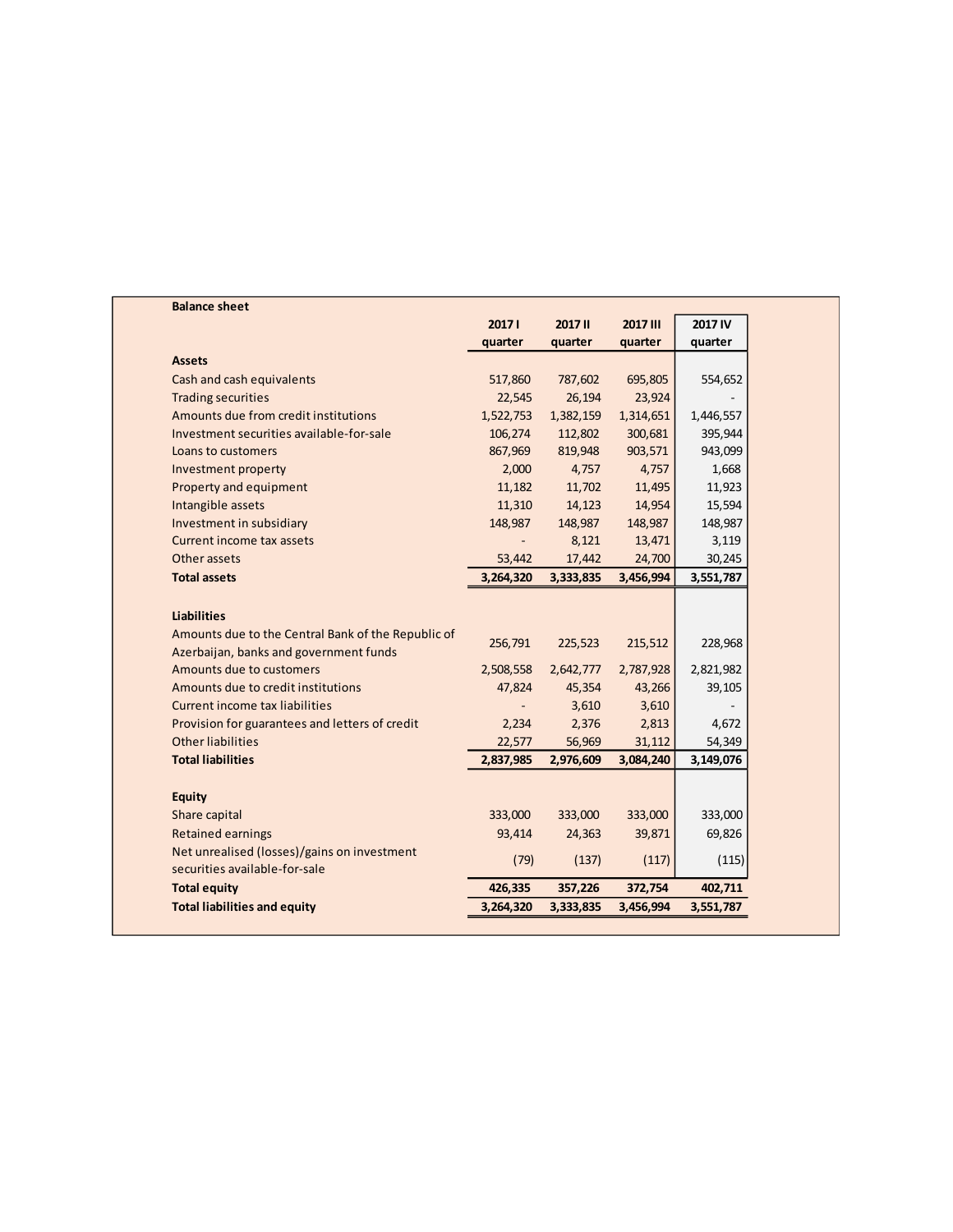## **Profit and loss statement**

|                                             | 20171     | <b>2017 II</b> | 2017 III       | 2017 IV   | Year      |
|---------------------------------------------|-----------|----------------|----------------|-----------|-----------|
|                                             | quarter   | quarter        | quarter        | quarter   |           |
| Interest income                             | 42,743    | 44,540         | 35,115         | 35,759    | 158,157   |
| Interest expense                            | (12, 579) | (13, 471)      | (10, 386)      | (9,094)   | (45, 530) |
| Net interest income                         | 30,165    | 31,068         | 24,729         | 26,666    | 112,628   |
| <b>Provisions</b>                           | (13, 327) | (23, 865)      | (2,812)        | 27,692    | (12, 312) |
| Net interest income after provision for     |           |                |                |           |           |
| impairment of interest bearing assets       | 16,837    | 7,204          | 21,917         | 54,358    | 100,316   |
|                                             |           |                |                |           |           |
| Net fee and commission income               | 3,839     | 3,940          | 4,376          | 4,743     | 16,896    |
| Net gains from securities                   | 1         |                |                | (1)       |           |
| Net gains/(losses) from foreign currencies: | 14,886    | 8,594          | 4,498          | 3,702     | 31,680    |
| Other income                                | 6         | (1,691)        | 84             | 1,950     | 349       |
| <b>Non-interest income</b>                  | 18,732    | 10,843         | 8,957          | 10,393    | 48,925    |
| Personnel expenses                          | (5,068)   | (17, 335)      | (7,901)        | (8, 723)  | (39, 027) |
| General and administrative expenses         | (5, 353)  | (5, 815)       | (5, 918)       | (13, 165) | (30, 251) |
| Depreciation and amortisation               | (1, 151)  | (1,700)        | (1, 547)       | (1,767)   | (6, 165)  |
| <b>Non-interest expenses</b>                | (11, 572) | (24, 851)      | (15, 366)      | (23, 654) | (75,443)  |
|                                             |           |                |                |           |           |
| (Loss)/profit before income tax expense     | 23,998    | (6, 804)       | 15,508         | 41,097    | 73,798    |
| Income tax expense                          | (52)      | (3,610)        | $\overline{a}$ | (11, 142) | (14, 804) |
| Net (loss)/profit for the year              | 23,946    | (10, 415)      | 15,508         | 29,954    | 58,994    |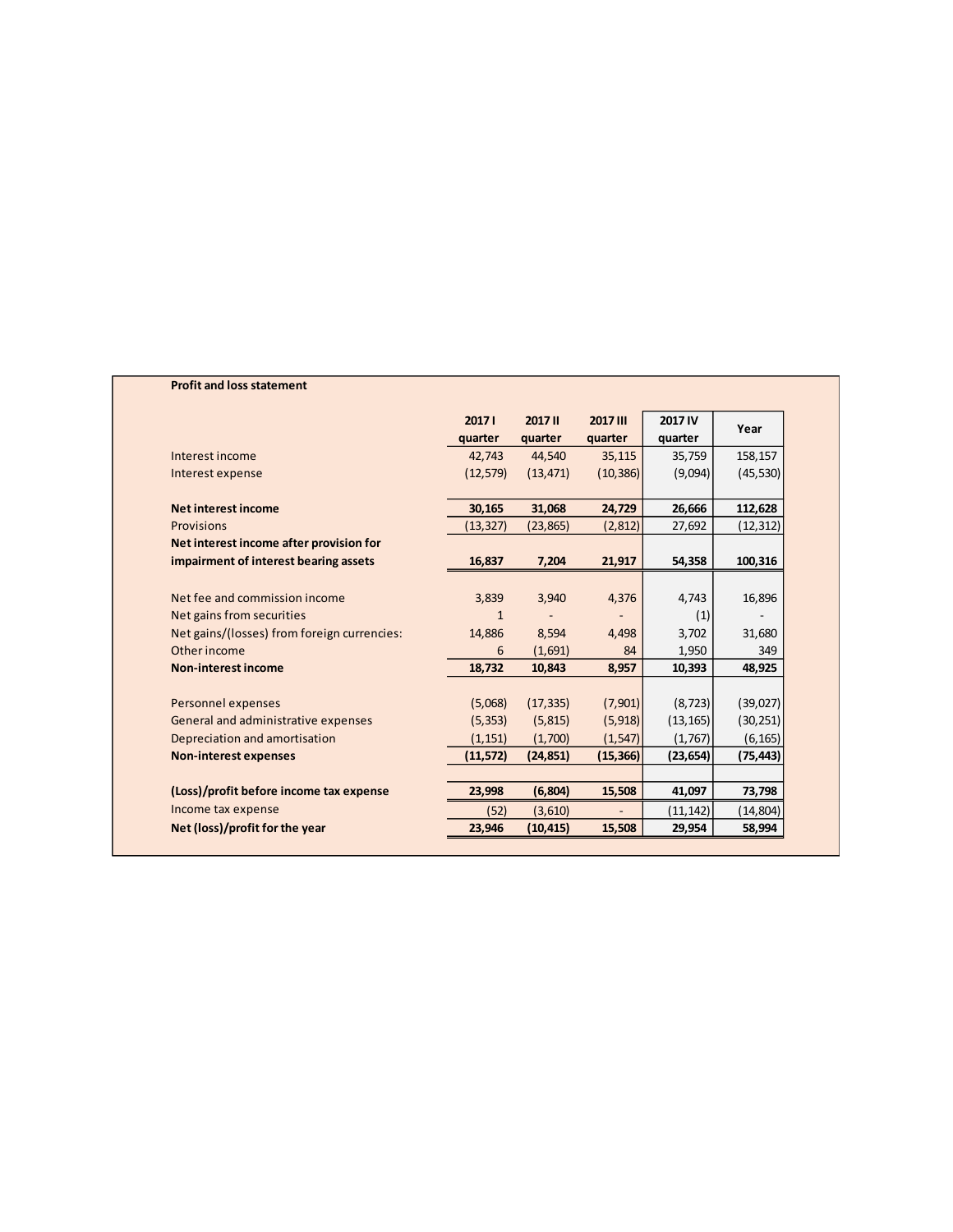|                            | <b>Share</b> | <b>Retained</b>      | <b>Other</b>   | <b>Total</b> |  |
|----------------------------|--------------|----------------------|----------------|--------------|--|
|                            | capital      | earnings<br>reserves |                | equity       |  |
| 2016 IV quarter            | 333,000      | 69,469<br>(73)       |                | 402,396      |  |
|                            |              |                      |                |              |  |
| Net profit for the quarter |              | 23,945               |                | 23,945       |  |
| Other reserves movement    |              |                      | (6)            | (6)          |  |
|                            |              |                      |                |              |  |
| 2017 I quarter             | 333,000      | 93,414<br>(79)       |                | 426,335      |  |
|                            |              |                      |                |              |  |
| Net profit for the quarter |              | (10, 415)            |                | (10, 415)    |  |
| Dividends paid             |              | (58, 636)            |                | (58, 636)    |  |
| Other reserves movement    |              |                      | (58)           | (58)         |  |
|                            |              |                      |                |              |  |
| 2017 II quarter            | 333,000      | 24,363               | (137)          | 357,226      |  |
|                            |              |                      |                |              |  |
| Net profit for the quarter |              | 15,508               |                | 15,508       |  |
| Other reserves movement    |              |                      | 20             | 20           |  |
|                            |              |                      |                |              |  |
| 2017 III quarter           | 333,000      | 39,871               | (117)          | 372,754      |  |
|                            |              |                      |                |              |  |
| Net profit for the quarter |              | 29,954               |                | 29,954       |  |
| Other reserves movement    |              |                      | $\overline{2}$ | 2            |  |
|                            |              |                      |                |              |  |
| 2017 IV quarter            | 333,000      | 69,825               | (114)          | 402,711      |  |